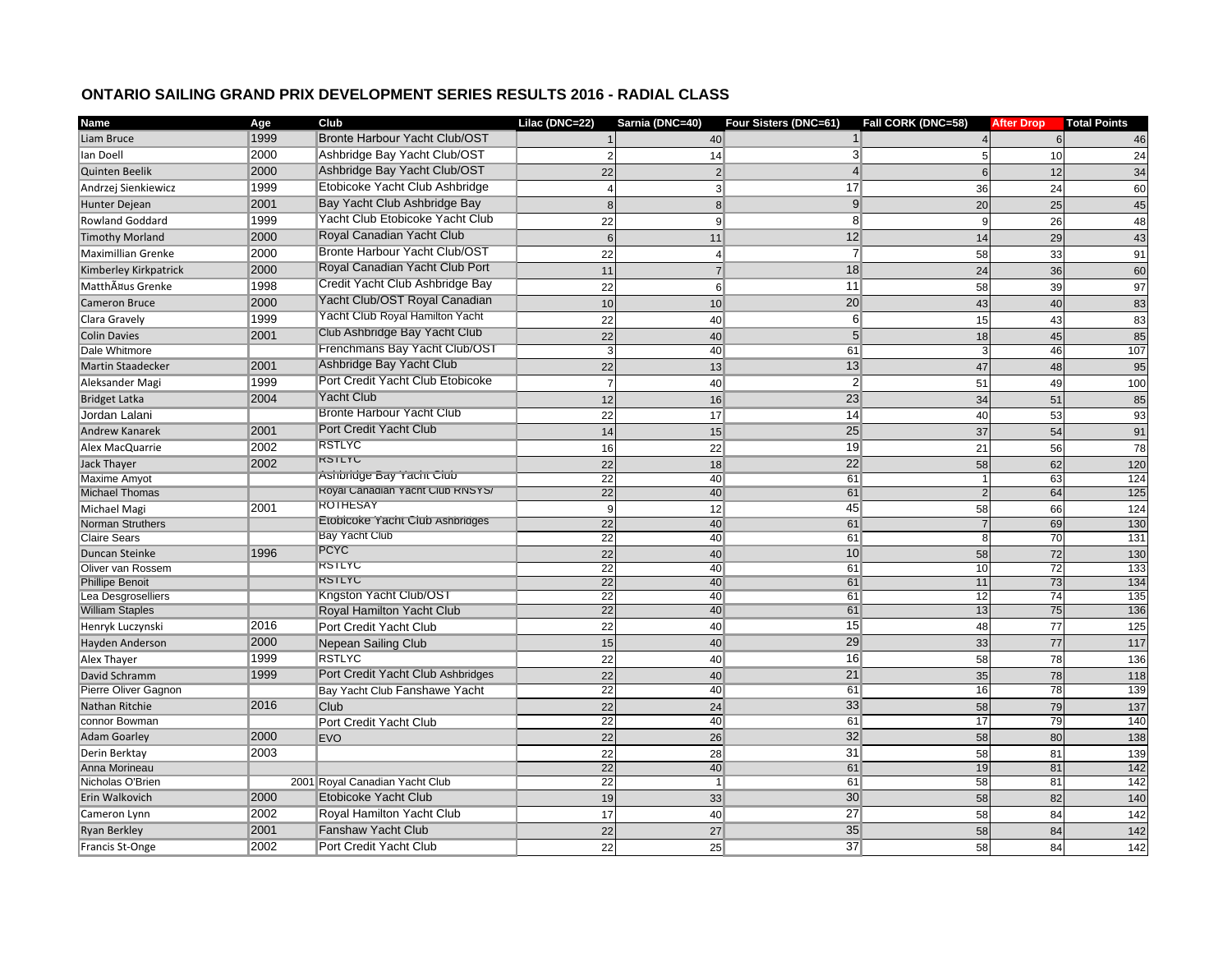| Sarah Gardiner                                  |      | Royal Canadian Yacht Club                                 | 22                                | 40       | 61       | 22       | 84         | $\overline{145}$ |
|-------------------------------------------------|------|-----------------------------------------------------------|-----------------------------------|----------|----------|----------|------------|------------------|
| Kye Thorburn                                    | 2016 | Port Credit Yacht Club                                    | 22                                | 35       | 28       | 58       | 85         | 143              |
| <b>Marek Beylich</b>                            |      | <b>CVDM</b>                                               | $\overline{22}$                   | 40       | 61       | 23       | 85         | 146              |
| Truman Thompson                                 |      | 1999 Royal Canadian Yacht Club                            | 22                                | 5        | 61       | 58       | 85         | 146              |
| Isaac Avila                                     | 2000 | Ashbridge Bay Yacht Club                                  | 22                                | 40       | 24       | 58       | 86         | 144              |
| Ally McLaughlin                                 | 1955 | Conestoga sailing club                                    | 20                                | 40       | 26       | 58       | 86         | 144              |
| <b>Cassie Kitson</b>                            |      | 2001 Etobicoke Yacht Club                                 | 13                                | 15       | 61       | 58       | 86         | 147              |
| <b>Harrison Bruce</b>                           |      | <b>Bronte Harbour Yacht Club</b>                          | 22                                | 40       | 61       | 25       | 87         | 148              |
| <b>Elsa Heebner</b>                             |      | <b>BYC</b>                                                | $\overline{22}$                   | 40       | 61       | 26       | 88         | 149              |
| stuart Cowper                                   |      | <b>BYC</b>                                                | 22                                | 40       | 61       | 27       | 89         | 150              |
| Kyron Kwan                                      | 2001 | Whitby Yacht Club                                         | 22                                | 29       | 39       | 58       | 90         | 148              |
| <b>Olivier Julien</b>                           |      | <b>CVDM</b>                                               | 22                                | 40       | 61       | 28       | 90         | 151              |
| Andrew French                                   | 2001 | <b>Fanshawe Yacht Club</b>                                | 22                                | 21       | 48       | 54       | 91         | 145              |
| Livia Collinson                                 |      | Royal Canadian Yacht Club                                 | $\overline{22}$                   | 40       | 61       | 29       | 91         | 152              |
|                                                 | 2000 |                                                           |                                   |          | 34       |          |            |                  |
| <b>Matthew Robertson</b><br>Denys Deschambeault |      | Royal Hamilton Yacht Club<br>Club Multivoile              | 18<br>$\overline{22}$             | 40<br>40 | 61       | 58<br>30 | 92<br>92   | 150<br>153       |
|                                                 |      |                                                           |                                   |          |          |          |            |                  |
| Poet Bernard                                    |      | Ashbridge Bay Yacht Club<br><b>SBYC</b>                   | 22                                | 31       | 40       | 58       | 93         | 151              |
| Angus Aitken<br>Rowan Warner                    |      | <b>BYC</b>                                                | 22<br>$\overline{22}$             | 40<br>40 | 61<br>61 | 31<br>32 | 93<br>94   | 154<br>155       |
| Ellen Juhasz                                    | 2003 | <b>Bronte Harbour Yacht Club</b>                          |                                   |          | 60       |          |            |                  |
|                                                 |      | 2001 Royal Canadian Yacht Club                            | 21<br>$\overline{22}$             | 32<br>19 | 61       | 44<br>56 | 97<br>97   | 157<br>158       |
| <b>Catherine Savard</b>                         | 2002 | Oakville Yacht Squadron                                   |                                   |          | 36       |          |            |                  |
| Logan Miller                                    |      |                                                           | 22                                | 40       | 41       | 58       | 98         | 156              |
| Aiden McCulla                                   | 2001 | <b>Whitby Yacht Club</b>                                  | 22                                | 36       |          | 58       | 99         | 157              |
| <b>Isaac Caldwell</b>                           | 2002 | Port Credit Yacht Club                                    | 22                                | 30       | 47       | 58       | 99         | 157              |
| <b>Drake McGillivray</b>                        | 2000 | <b>Bronte Harbour Yacht Club</b>                          | 22                                | 40       | 38       | 58       | 100        | 158              |
| Theodore Jansen                                 |      |                                                           | $\overline{22}$                   | 40       | 61       | 38       | 100        | 161              |
| <b>Jillian Smith</b>                            |      | 2000 Fanshawe Yacht Club                                  | 22                                | 20       | 61       | 58       | 100        | 161              |
| Derin Kayran Erisoglu-Akyildiz                  |      | <b>BYC</b>                                                | 22                                | 40       | 61       | 39       | 101        | 162              |
| <b>Annabel Gravely</b>                          |      | Ashbridges Bay Yacht Club                                 | $\overline{22}$                   | 40       | 61       | 41       | 103        | 164              |
| Duco van Roolte<br>James Juhasz                 |      | 2002 Fanshawe Yacht Club<br>Bronte Harbour Yacht Club/OST | $\overline{22}$<br>$\overline{5}$ | 23<br>40 | 61<br>61 | 58<br>58 | 103<br>103 | 164<br>164       |
| Mackenzie Jordan                                |      | <b>Brockville Yacht Club</b>                              | 22                                |          | 42       |          |            | 162              |
|                                                 |      | <b>BYC</b>                                                | 22                                | 40<br>40 | 61       | 58<br>42 | 104<br>104 | 165              |
| lan Craig                                       | 1999 | Bay of Quinte Yacht Club                                  |                                   |          | 43       | 58       |            | 163              |
| Thor Render                                     | 2001 | <b>Stoney Lake Yacht Club</b>                             | 22                                | 40       | 44       |          | 105        |                  |
| James Wootton                                   |      | <b>BYC</b>                                                | 22<br>22                          | 40       |          | 58       | 106        | 164              |
| <b>Rafael Hebert</b>                            | 1999 | <b>Brockville Yacht Club</b>                              | 22                                | 40       | 61<br>46 | 45       | 107        | 168              |
| Arden Barnett<br>Leo Shebib                     |      | <b>BYC</b>                                                | $\overline{22}$                   | 40<br>40 | 61       | 58<br>46 | 108<br>108 | 166<br>169       |
| <b>Melodie Phillips</b>                         | 2001 | Etobicoke Yach Club                                       | 22                                | 38       | 50       | 58       | 110        | 168              |
|                                                 | 1999 | Port Credit Yacht Club                                    |                                   |          | 51       |          |            |                  |
| <b>Bridget Webster</b>                          | 1999 |                                                           | 22                                | 37       |          | 58       | 110        | 168              |
| Ava Guse                                        |      | Bay of Quinte Yacht Club                                  | 22                                | 40       | 49       | 58       | 111        | 169              |
| <b>Mitchell Stewart</b>                         | 2001 | Whitby Yacht Club                                         | 22                                | 34       | 55       | 58       | 111        | 169              |
| <b>Mark Andrew Robin</b>                        |      | <b>RSTLYC</b>                                             | $\overline{22}$                   | 40       | 61       | 49       | 111        | 172              |
| Jordan Cohen                                    |      | Kngston Yacht Club                                        | $\overline{22}$                   | 40       | 61       | 50       | 112        | 173              |
| James Jordan                                    | 2000 | <b>Brockville Yacht Club</b>                              | 22                                | 40       | 52       | 58       | 114        | 172              |
| Samuel Wittmanm                                 |      | <b>BYC</b>                                                | 22                                | 40       | 61       | 52       | 114        | $\frac{175}{2}$  |
| Samantha Dell                                   | 2000 | Nepean Sailing Club                                       | 22                                | 40       | 53       | 58       | 115        | 173              |
| Alexandre Janson                                |      | <b>SBYC</b>                                               | 22                                | 40       | 61       | 53       | 115        | 176              |
| Kate Didiano                                    | 1998 | <b>Bronte Harbour Yacht Club</b>                          | 22                                | 40       | 54       | 58       | 116        | 174              |
| Louis-Xavier Gagnon                             |      | <b>EVB</b>                                                | 22                                | 40       | 61       | 55       | 117        | 178              |
| Addi Arnold                                     | 2003 | Royal Hamilton Yacht Club                                 | 22                                | 40       | 56       | 58       | 118        | 176              |
| <b>Brenden Rodgers</b>                          |      | 2002 Whitby Yacht Club                                    | $\overline{22}$                   | 38       | 61       | 58       | 118        | 179              |
| Nicholas Callender                              | 2002 | Fanshawe Yacht Club                                       | 22                                | 40       | 57       | 58       | 119        | 177              |